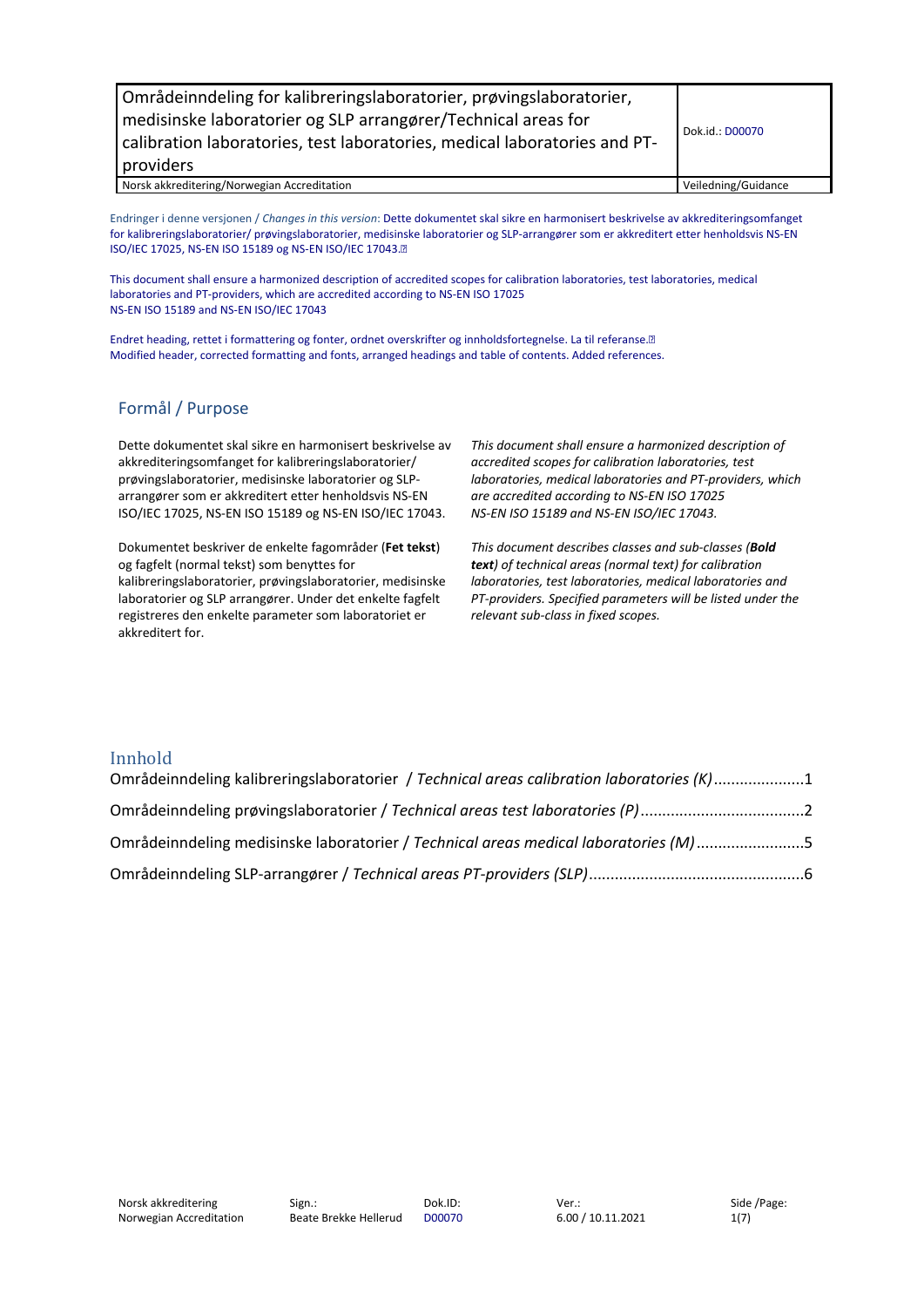# <span id="page-1-0"></span>**Områdeinndeling kalibreringslaboratorier /** *Technical areas calibration laboratories (K)*

| K01        | Elektriske størrelse                  | K01        | <b>Electrical Quantities</b>           |
|------------|---------------------------------------|------------|----------------------------------------|
| K0110      | Lavfrekvens                           | K0110      | Low frequency (L.F)                    |
| K0120      | Høyfrekvens                           | K0120      | High frequency (HF)                    |
| K0130      | Høyspenning & høyspenningsutstyr      | K0130      | High-voltage & high-voltage equipment  |
| K02        | Magnetiske størrelser                 | K02        | <b>Magnetic Quantities</b>             |
| K03        | Tid og frekvens                       | КОЗ        | <b>Time and Frequency</b>              |
| K0310      | Frekvens                              | K0310      | Frequency                              |
| K0320      | Tid                                   | K0320      | Time                                   |
| K04        | Dimensjonsstørrelser                  | K04        | <b>Dimensional Quantities</b>          |
| K0410      | Lengde                                | K0410      | Length                                 |
| K0420      | Målebenker                            | K0420      | Vertical length measuring equipment    |
| K0430      | Høydemåler                            | K0430      | Horizontal length measuring equipment  |
| K0440      | Koordinatmåler                        | K0440      |                                        |
|            | Planskiver                            |            | Co-ordinate measuring machines         |
| K0450      |                                       | K0450      | Surface plates                         |
| K0460      | Vinkel                                | K0460      | Angle                                  |
| K05        | Mekaniske størrelser                  | <b>KO5</b> | <b>Mechanical Quantities</b>           |
| K0510      | Masse                                 | K0510      | Mass (mass and density mass standards) |
| K0520      | Veie instrumenter                     | K0520      | Weighing instrument                    |
| K0530      | Trykk                                 | K0530      | Pressure                               |
| K0540      | Vakuum                                | K0540      | Vacuum                                 |
| K0550      | Kraft                                 | K0550      | Force                                  |
| K0560      | Moment                                | K0560      | <b>Torque</b>                          |
| K0570      | Hardhet                               | K0570      | Hardness                               |
| K0580      | Slagseighet                           | K0580      | Notch toughness                        |
| K0590      | Akselerasjon                          | K0590      | Acceleration                           |
| K06        | Akustiske størrelser                  | <b>KO6</b> | <b>Acoustical quantities</b>           |
| K07        | Fluide størrelser                     | <b>KO7</b> | "Volumetric" quantities                |
| K0710      | Volum                                 | K0710      | Volume                                 |
| K0720      | Strømning, væsker                     | K0720      | Flow, fluid                            |
| K0730      | Strømning, gasser                     | K0730      | Flow, gas                              |
| K0740      | Densitet, fast stoff                  | K0740      | Density, solid matter                  |
| K0750      | Densitet, væsker                      | K0750      | Density, fluid                         |
| K0760      | Densitet, gasser                      | K0760      | Density, gas                           |
| K0770      | Avgassmålere                          | K0770      | <b>Emission test equipment</b>         |
| K0780      | Gass analyse utstyr                   | K0780      | Gas measurement equipment              |
| <b>K08</b> | Optiske størrelser                    | K08        | <b>Optical quantities</b>              |
| K10        | Temperatur, fuktighet og termofysiske | K10        | Temperature, humidity and thermo       |
|            | egenskaper                            | physical   | properties                             |
| K1010      | Temperatur                            | K1010      | Temperature                            |
| K1020      | Luftfuktighet                         | K1020      | Humidity                               |
| K11        | Kjemiske analyser, referansemateriale | K11        | Chemical analysis, reference materials |
| K1101      | Referansemateriale, gass              | K1101      | Reference material, gas                |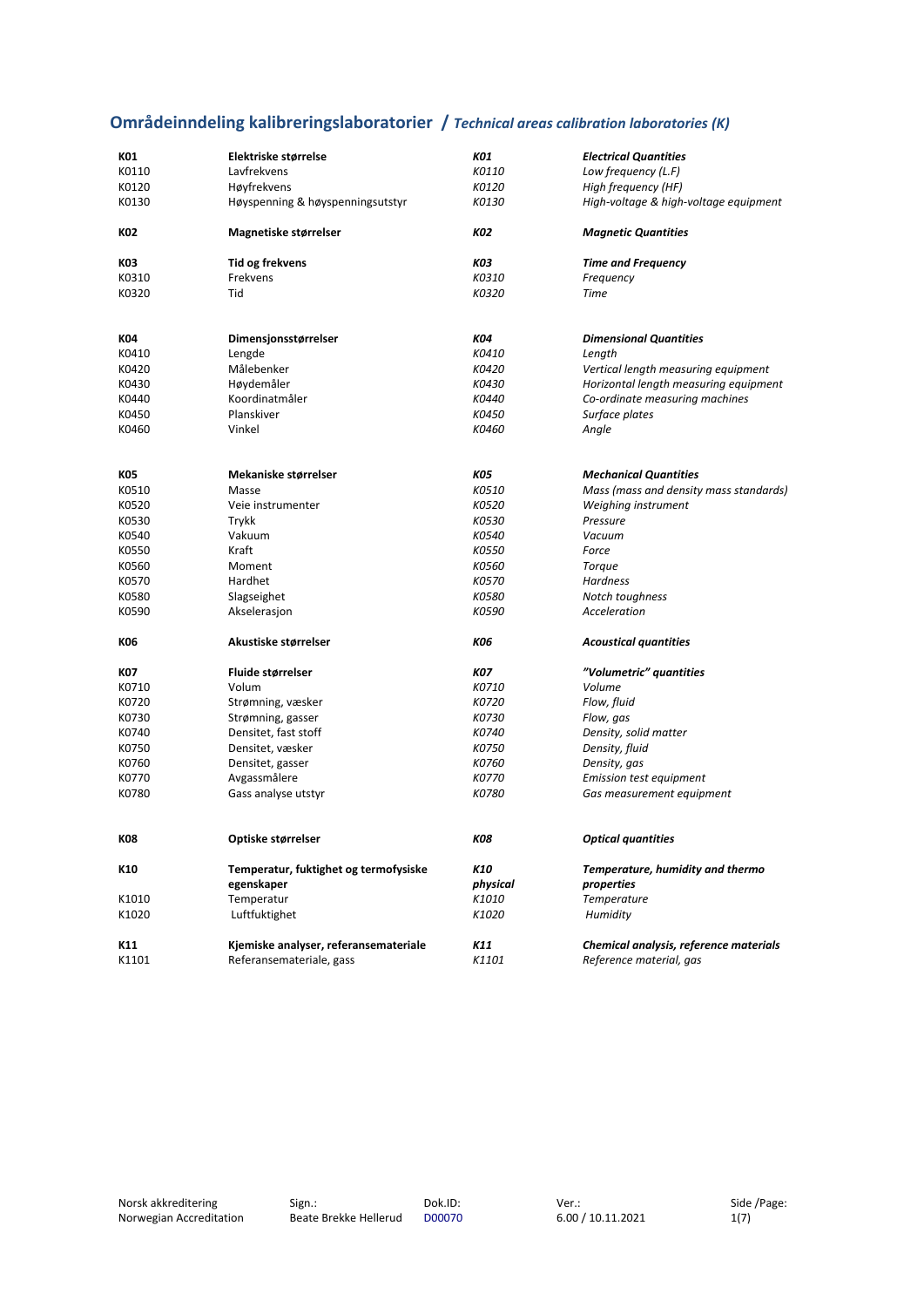# <span id="page-2-0"></span>**Områdeinndeling prøvingslaboratorier /** *Technical areas test laboratories (P)*

| <b>P1</b>           | Akustikk<br>Måling av støyutsendelse, støybelastning,                             |         | P1                |       | <b>Acoustic measurement</b><br>Measurement of noise emission, noise                   |
|---------------------|-----------------------------------------------------------------------------------|---------|-------------------|-------|---------------------------------------------------------------------------------------|
|                     | lydoverføring og lydabsorpsjon.                                                   |         |                   |       | strain, sound transfer and sound                                                      |
| P0110               | Støyemisjon                                                                       |         | P0110             |       | absorption.<br>Noise emission                                                         |
| P0120               | Lydabsorbsjon                                                                     |         | P0120             |       | Sound absorption                                                                      |
| P0130               | Lydisolasjon                                                                      |         | P0130             |       | Sound insulation                                                                      |
| P <sub>2</sub>      | <b>Ballistikk</b>                                                                 |         | P2                |       | <b>Ballistic measurement</b>                                                          |
|                     | Virkningsparametere for skytevåpen.                                               |         |                   |       | Influence parameters for shooting                                                     |
|                     |                                                                                   |         |                   |       | weapon.                                                                               |
| P3                  | <b>Brann</b>                                                                      |         | P3                |       | <b>Fire testing</b>                                                                   |
|                     | Brannsikring, brennbarhet, antennelighet og<br>ildspredning.                      |         |                   |       | Fire proofing, inflammability, ignition<br>ability, fire dispersion.                  |
| P4                  | Dimensjonsmåling                                                                  |         | <b>P4</b>         |       | <b>Dimension measurement</b>                                                          |
| P5                  | Prøving av elektrisk utstyr/produkter                                             |         | <b>P5</b>         |       | <b>Testing of electronic</b><br>equipment/products                                    |
| P6                  | Elektromagnetisk kompatibilitet (EMC)                                             |         | Р6                |       | <b>Testing of electromagnetic compatibility</b><br>(EMC)                              |
| P7                  | Fysikk                                                                            |         | Р7                |       | <b>Physics</b>                                                                        |
| P8                  | Geologi<br>Fysikalsk geologi, petrologi, mineralogi og<br>beslektede aktiviteter. |         | P8                |       | Geology<br>Physical geology, petrology, mineralogy<br>and related activities.         |
|                     |                                                                                   |         |                   |       |                                                                                       |
| P11<br>P1110        | Informasjonsteknologi<br>Sikkerhetsevaluering                                     |         | P11<br>P1110      |       | Information technology (IT)<br>Security evaluation                                    |
| <b>P12</b>          | Kjemisk analyse                                                                   |         | <b>P12</b>        |       | <b>Chemical testing</b>                                                               |
| P1210               | Organisk kjemi                                                                    |         | P1210             |       | Organic chemistry                                                                     |
| P1220               | Uorganisk kjemi                                                                   |         | P1220             |       | Inorganic chemistry                                                                   |
| P1230               | Analytisk kjemi                                                                   |         | P1230             |       | Analytic chemistry                                                                    |
| P1240               | Fysikalsk kjemi                                                                   |         | P1240             |       | Physical chemistry                                                                    |
| P <sub>13</sub>     | Korrosjonsprøving                                                                 |         | P <sub>13</sub>   |       | <b>Corrosion testing</b>                                                              |
|                     | Måling av reaksjoner mellom produkt og<br>dets miljø.                             |         |                   |       | Testing of reaction between product and<br>environment.                               |
| P14                 | Mekanikk                                                                          |         | P14               |       | <b>Mechanics</b>                                                                      |
| P1410               | Metallprodukter                                                                   |         | P1410             |       | Metal materials                                                                       |
| P1420               | Treprodukter (inkludert papir)                                                    |         | P1420             |       | Wood materials (paper included)                                                       |
| P1430               | Gummiprodukter                                                                    |         | P1430             |       | <b>Plastic materials</b>                                                              |
| P1440               | Betongprodukter                                                                   |         | P1440             |       | Concrete                                                                              |
| P1450               | Møbler                                                                            |         | P1450             |       | <b>Furniture</b>                                                                      |
| P1460<br>P1470      | Tekstilprodukter<br>Dentale produkter                                             |         | P1460<br>P1470    |       | Textile products<br>Odontological materials                                           |
| P1480               | Emballasje                                                                        |         | P1480             |       | Packaging                                                                             |
| P <sub>15</sub>     | Metallurgiske undersøkelser                                                       |         | P <sub>15</sub>   |       | <b>Metallurgical testing</b>                                                          |
|                     | Målinger for å bestemme struktur og                                               |         |                   |       | Examination in order to determine structure                                           |
|                     | egenskaper ved metaller og legeringer ved                                         |         |                   |       | and properties of metals and alloys for                                               |
|                     | metallografi, mikrohardhet, makro- og                                             |         |                   |       | metallography, micro hardness macro and                                               |
|                     | mikroundersøkelser ved bruk av optisk                                             |         |                   |       | micro examination with the help of optical                                            |
|                     | skanning og elektro-optisk teknikk,<br>røntgendiffraksjon og andre teknikker.     |         |                   |       | scanning and electro - optical technique, X-<br>ray diffraction and other techniques. |
| P <sub>16</sub>     | Mikrobiologisk analyse                                                            |         | P <sub>16</sub>   |       | <b>Microbiological testing</b>                                                        |
|                     | Tradisjonelle dyrkningsteknikker og<br>immunologiske teknikker.                   |         |                   |       | Conventional culture methods and<br>immunological methods.                            |
| P1610               | Bakteriologi                                                                      |         | P1610             |       | <b>Bacteriology</b>                                                                   |
| P1680               | Mykologi                                                                          |         | P1680             |       | Mycology                                                                              |
| P1640               | Virologi                                                                          |         | P1640             |       | Virology                                                                              |
| P1650               | Parasittologi                                                                     |         | P <sub>1650</sub> |       | Parasitology                                                                          |
|                     |                                                                                   |         |                   |       |                                                                                       |
| Norsk akkreditering | Sign.:                                                                            | Dok.ID: |                   | Ver.: | Side /Page:                                                                           |

Norsk akkreditering Norwegian Accreditation

Beate Brekke Hellerud

Dok.ID: D00070

6.00 / 10.11.2021

Side /Page: 2(7)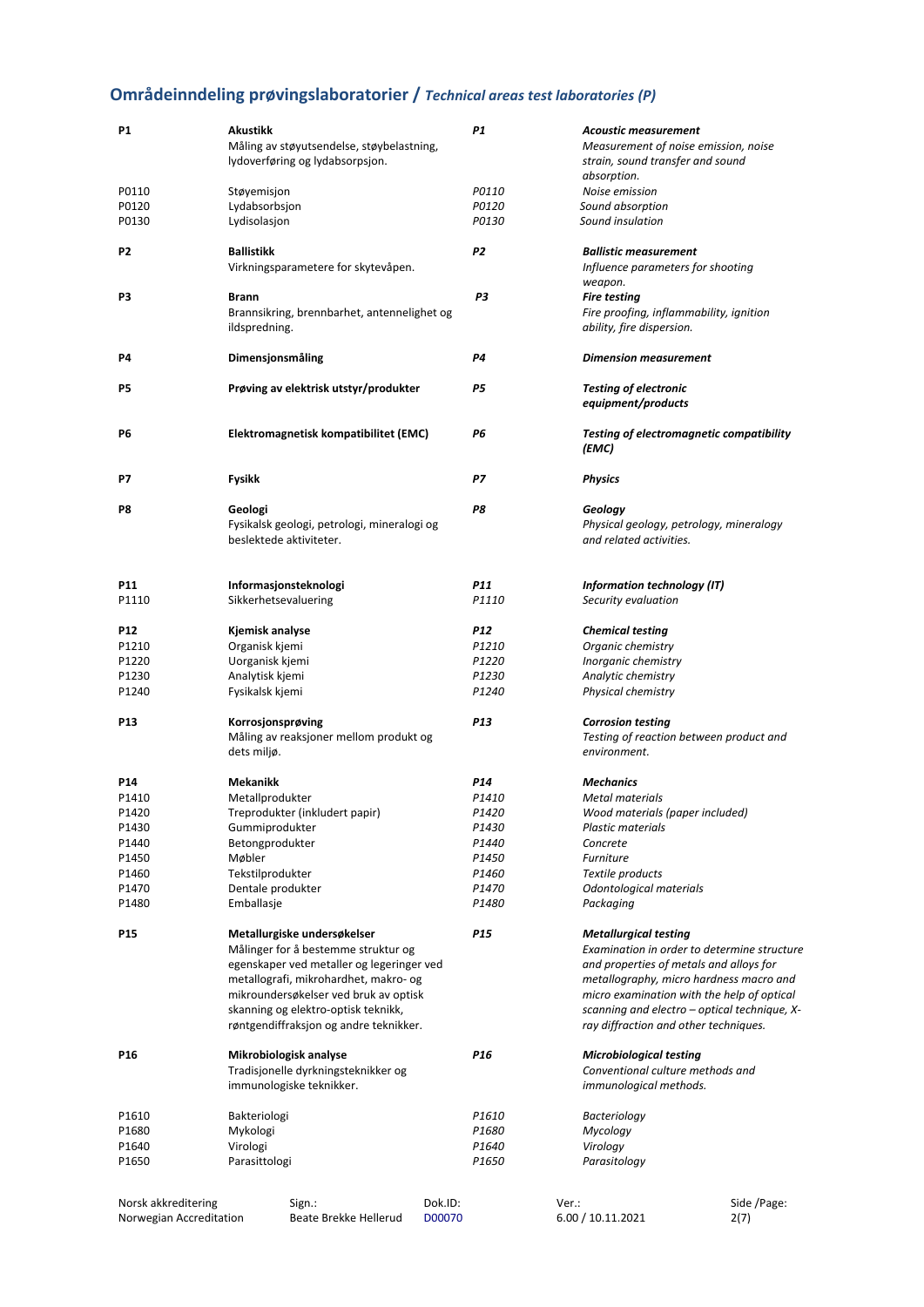| P17                 | Miljø                                          | P17         | <b>Environment</b>                            |
|---------------------|------------------------------------------------|-------------|-----------------------------------------------|
| P1710               | Temperatur                                     | P1710       | <b>Temperature</b>                            |
| P1720               | Fuktighet                                      | P1720       | Humidity                                      |
| P1730               | Vibrasjon                                      | P1730       | Vibration                                     |
|                     |                                                |             |                                               |
| P1740               | Støt                                           | P1740       | Shock                                         |
| P1750               | Salttåke                                       | P1750       | Salt mist                                     |
| P1760               | Lufttrykk                                      | P1760       | Air pressure                                  |
| P1770               | Miljøtester brann                              | P1770       | Environmental tests fire                      |
| P18                 | Oppførsel                                      | P18         | <b>Behaviour</b>                              |
| P1810               | Alarmsystemer brann                            | P1810       | Alarm systems fire                            |
| P1820               | Alarmsystemer innbrudd                         | P1820       | Alarm systems intrusion                       |
|                     |                                                |             |                                               |
| P19                 | Sensorikk                                      | <b>P19</b>  | <b>Sensory analysis</b>                       |
| P1910               | Lukt                                           | P1910       | Odour                                         |
| P1920               | Smak                                           | P1920       | Taste                                         |
| P1930               | Utseende                                       | P1930       | Apperance                                     |
|                     |                                                |             |                                               |
| <b>P20</b>          | <b>Sikkerhet</b>                               | <b>P20</b>  | <b>Security</b>                               |
| P2010               | Sikkerhetskrav elektrisk utstyr                | P2010       | Safety requirements electrical equipment      |
| P2020               | Sikkerhetskrav for utstyr i eksplosjonsfarlige | P2020       | Safety requirements equipment explosive       |
|                     |                                                |             |                                               |
| områder             |                                                | atmospheres |                                               |
| P21                 | Taksonomi                                      | P21         | <b>Taxonomy</b>                               |
|                     |                                                |             |                                               |
|                     | Kvalitativ og kvantitativ bestemmelse av       |             | Qualitative and qualitative                   |
|                     | planter og dyr.                                |             | determination of plants and animals.          |
| <b>P22</b>          |                                                | <b>P22</b>  |                                               |
|                     | Ioniserende stråling og radioaktivitet         |             | Ionising radiations and radio activity        |
| P2210               | Cesium                                         | P2210       | Cesium                                        |
| P2220               | Nuklider                                       | P2220       | <b>Nuclides</b>                               |
| P2230               | Radium                                         | P2230       | Radium                                        |
|                     |                                                |             |                                               |
| P24                 | Molekylærbiologiske teknikker                  | P24         | <b>Molecular biology</b>                      |
| P2410               | <b>PCR</b>                                     | P2410       | <b>PCR</b>                                    |
| P2420               | <b>NGS</b>                                     | P2420       | NGS                                           |
|                     |                                                |             |                                               |
| P <sub>25</sub>     | <b>Biologi</b>                                 |             |                                               |
|                     | Bruk av biologiske systemer (cellekulturer,    | <b>P25</b>  | <b>Biology</b>                                |
|                     | dyr og planter); Påvising og/eller             |             | Use of biologic systems (cell cultures,       |
|                     | kvantifisering av vitaminer, toksiner og       |             | animals and plants); Detection and/or         |
|                     | lignende samt bestemmelse av cytotoksisitet    |             | quantification of vitamins, toxins etc. and   |
|                     | av materialer og produkter.                    |             | determination of cytotoxicity of materials    |
|                     |                                                |             | and products.                                 |
|                     |                                                |             |                                               |
| P27                 | Veterinærmedisin                               | <b>P27</b>  | <b>Veterinary medicine</b>                    |
| P2710               | <b>Trikiner</b>                                | P2710       | Trichinella larvae                            |
| P2720               | Skjell                                         | P2720       | <b>Mussels</b>                                |
| P2730               | Fisk                                           | P2730       | Fish                                          |
| P2740               | Drøvtyggere                                    | P2740       | Ruminant                                      |
| P2750               | Gris                                           | P2750       | Swine                                         |
| P2760               | Fjørfe                                         | P2760       | Poultry                                       |
|                     |                                                |             |                                               |
| P29                 | Rettstekniske undersøkelser                    | P29         | <b>Forensic examinations</b>                  |
| P2910               | Dokumenter og håndskrift                       | P2910       | Documents and handwriting                     |
|                     |                                                | P2920       |                                               |
| P2920               | Fingeravtrykk                                  |             | Fingerprint                                   |
| P2930               | Ammunisjon og eksplosiver                      | P2930       | Ammunition and explosives                     |
| P2940               | Maling og glass                                | P2940       | Paint and glass                               |
|                     |                                                | <b>P30</b>  |                                               |
| P30                 | Prøvetaking                                    |             | Sampling                                      |
| P3001               | Prøvetaking av avløpsvann fra kommunale        | P3001       | Sampling of wastewater from municipal         |
|                     | og industrielle avløpsrenseanlegg, inkludert   |             | and industrial wastewater treatment plants,   |
|                     | sigevann fra avfallsdeponi.                    |             | including the leachate from the landfill.     |
| P3002               | Manuell eller online prøvetaking av luft/gass  | P3002       | Manual or online sampling of air / gas from   |
|                     | fra skorstein i permanent og ikke-permanent    |             | chimneys in permanent and non-permanent       |
|                     | installasjon. Inkluderer også prøvetaking fra  |             | installations. Includes samples from free air |
|                     | frie luftmasser, både innendørs og utendørs.   |             | masses (indoors and outdoors).                |
| P3003               | Prøvetaking av bunnsediment (bløtbunn og       | P3003       | Sampling of bottom sediment (soft bottom      |
|                     | hardbunn) fra marint vann og ferskvann.        |             | and hard bottom) from marine waters and       |
| P3007               | Prøvetaking fra produksjonsmiljø i             |             | freshwater.                                   |
|                     | næringsmiddelbedrifter.                        | P3007       | Sampling from production environment in       |
|                     |                                                |             | food and feed plants.                         |
|                     |                                                |             |                                               |
| Norsk akkreditering | Dok.ID:<br>Sign.:                              |             | Side /Page:<br>Ver.:                          |
|                     |                                                |             |                                               |

Norwegian Accreditation

Beate Brekke Hellerud

D00070

6.00 / 10.11.2021

3(7)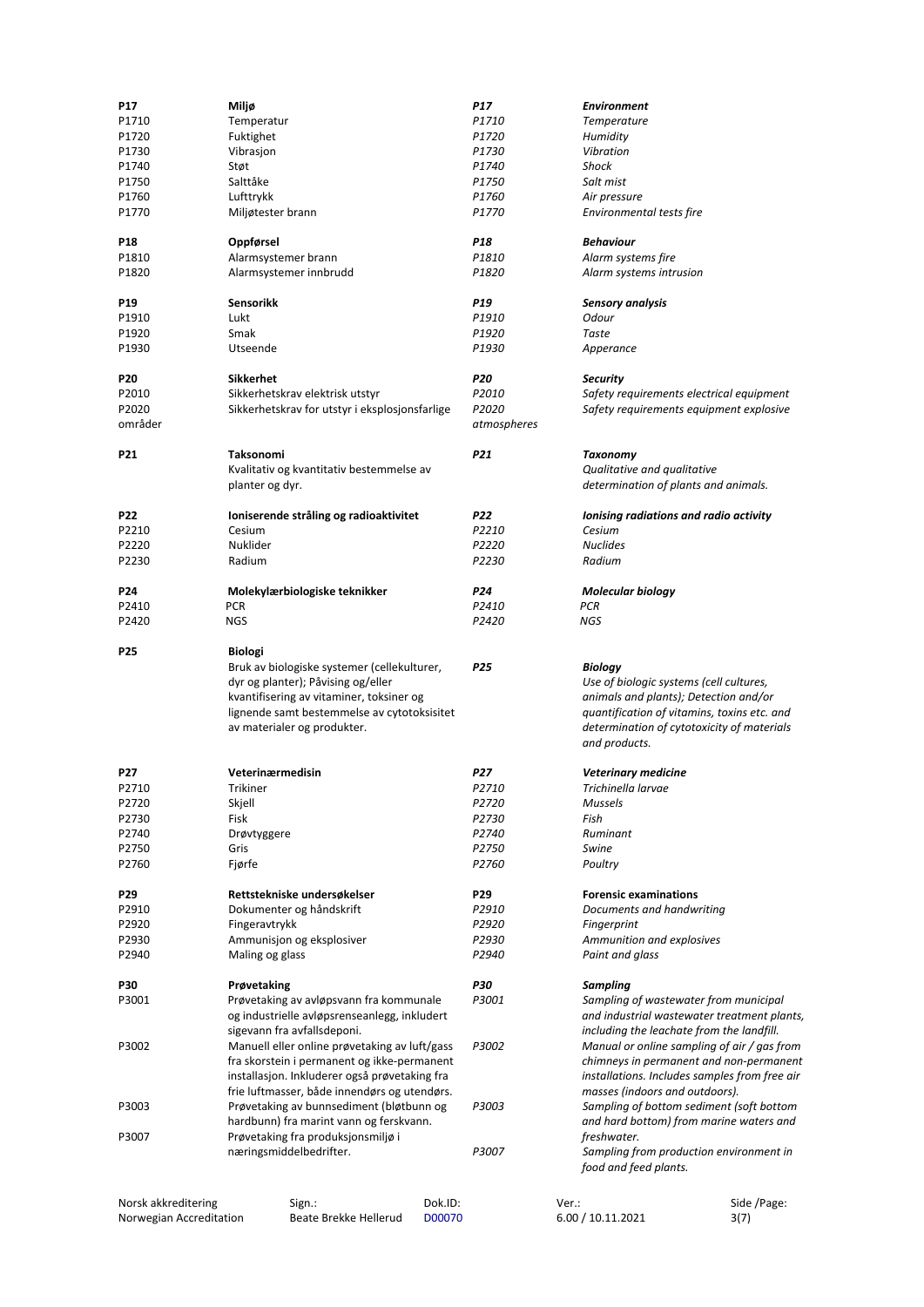| <b>P31</b> | Fleksibelt akkrediteringsomfang<br>Fleksibiliteten kan omfatte objekt,<br>parameter og referansestandard/metode<br>for en eller flere akkrediterte<br>teknikker/metoder. | <b>P31</b> | <b>Flexible scopes</b><br>Flexible accreditation may consist of object,<br>parameter and reference standard for one<br>or more than one accredited methods. |
|------------|--------------------------------------------------------------------------------------------------------------------------------------------------------------------------|------------|-------------------------------------------------------------------------------------------------------------------------------------------------------------|
| <b>P32</b> | Faglige vurderinger og fortolkninger<br>Utgivelse av faglige vurderinger og<br>fortolkninger av prøvesvar på akkrediterte<br>prøvingsrapporter.                          | <b>P32</b> | Interpretations and opinions<br>Publication of professional opinion and<br>interpretations of a result in accredited test<br>reports.                       |
| <b>P99</b> | Geoteknisk prøving                                                                                                                                                       | <b>P99</b> | <b>Geotechnical testing</b>                                                                                                                                 |

Side /Page:  $4(7)$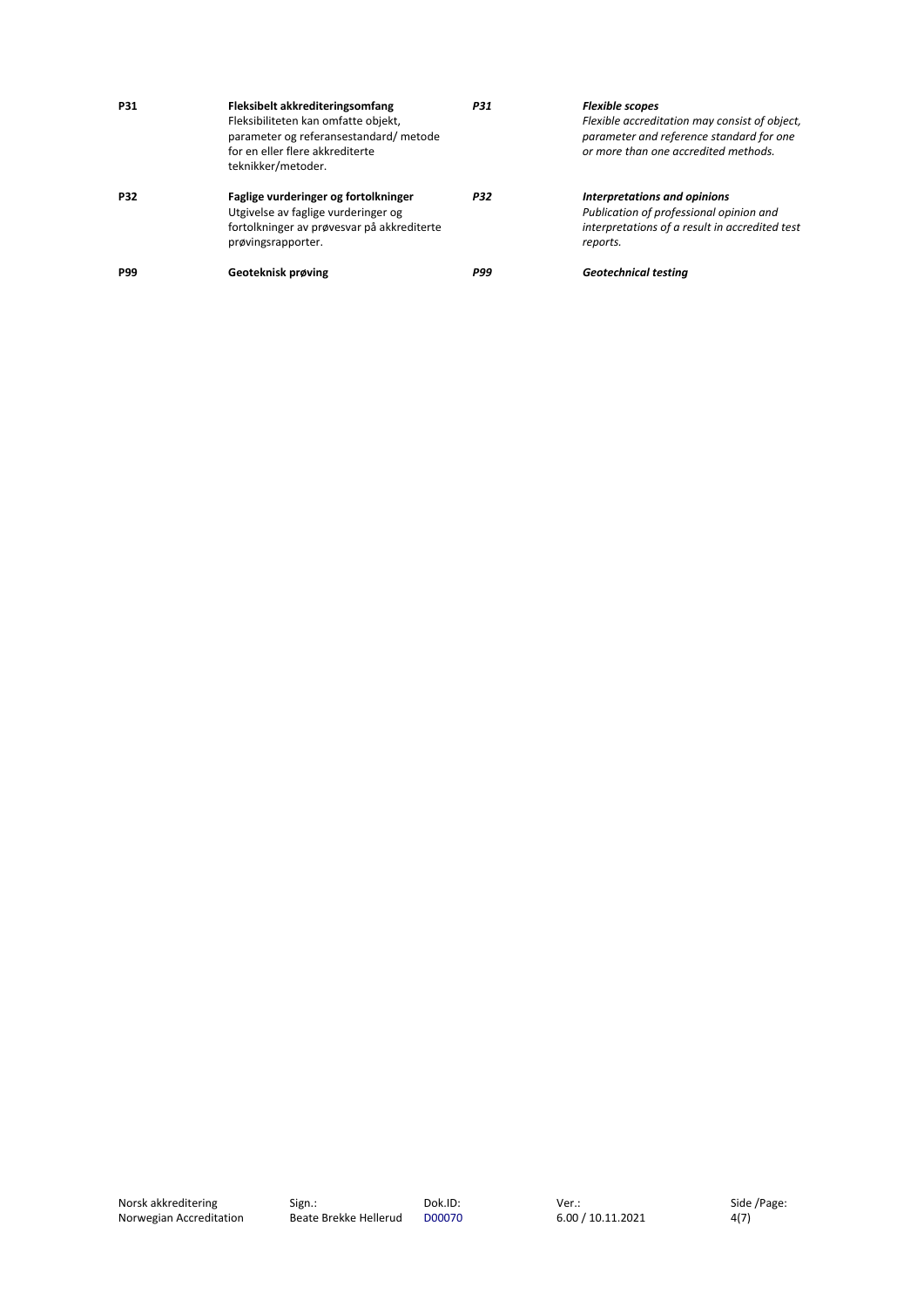#### <span id="page-5-0"></span>**Områdeinndeling medisinske laboratorier /** *Technical areas medical laboratories (M)*

Det benyttes samme områdeinndeling både for NS-EN ISO/IEC 17025 og NS-EN ISO 15189 *The same classification is used for both NS-EN ISO/IEC 17025 and NS-EN ISO 15189*

| M01                     | Immunologi og transfusjonsmedisin                |         | M01          | <b>Immunology and transfusion medicine</b>       |                                                |
|-------------------------|--------------------------------------------------|---------|--------------|--------------------------------------------------|------------------------------------------------|
| M0110                   | Blodtyping og antistoff bestemmelse              |         | M0110        | Blood grouping and antibody detection            |                                                |
| M0120                   | Intervju og tapping av blodgivere                |         | M0120        | Interview and collection of blood from<br>donors |                                                |
| M0130                   | Produksjon av blod og blodkomponenter            |         | M0130        | Production of blood and blood<br>components      |                                                |
| M0140                   | Oppbevaring, utlevering og transport av          |         | M0140        | Storage, distribution and transport of           |                                                |
|                         | blod og blodkomponenter                          |         |              | blood and blood components                       |                                                |
| M02                     | Patologi                                         |         | <b>M02</b>   | Pathology                                        |                                                |
| M0210                   | Histologi                                        |         | M0210        | Histopathology                                   |                                                |
| M0220                   | Cytologi                                         |         | M0220        | Cytopathology                                    |                                                |
| M0250                   | Molekylær patologi                               |         | M0250        | Molecular pathology                              |                                                |
| M0260                   | Immunhistokjemi                                  |         | M0260        | Immunohistochemistry                             |                                                |
| M0270                   | Diagnostikk                                      |         | M0260        | <b>Diagnostics</b>                               |                                                |
|                         |                                                  |         |              |                                                  |                                                |
| M03                     | <b>Bildediagnostikk</b>                          |         | <b>M03</b>   | <b>Imaging</b>                                   |                                                |
| M0310                   | Radiografi                                       |         | M0310        | Radiography                                      |                                                |
| M0320                   | Ultralyd                                         |         | M0320        | Ultra sound                                      |                                                |
| M0330                   | Mammografi                                       |         | M0330        | Mammography                                      |                                                |
| M0340                   | Computertomografi (CT)                           |         | M0340        | Computer tomography (CT)                         |                                                |
| M0350                   | Magnetresonanstomografi (MR)                     |         | M0350        | Magnet resonance tomography (MR)                 |                                                |
| M0360                   | Nukleærmedisin                                   |         | M0360        | Nuclear medicine                                 |                                                |
|                         |                                                  |         |              |                                                  |                                                |
| M04<br>M0410            | Klinisk farmakologi<br>Rus- og legemiddelanalyse |         | M04<br>M0410 | Clinical pharmacology<br>Drug analysis           |                                                |
|                         |                                                  |         |              |                                                  |                                                |
| <b>M05</b>              | <b>Rettsmedisin</b>                              |         | <b>M05</b>   | <b>Forensic medicine</b>                         |                                                |
| M0510                   | Rettsgenetikk                                    |         | M0510        | Forensic genetics                                |                                                |
| M0520                   | Rettspatologi                                    |         | M0520        | Forensic pathology                               |                                                |
| M0530                   | Rettstoksikologi                                 |         | M0530        | Forensic toxicology                              |                                                |
| M12                     | Medisinsk biokjemi                               |         | M12          | <b>Medical biochemistry</b>                      |                                                |
| M1210                   | Hematologi og koagulasjon                        |         | M1210        | Hematology and coagulation                       |                                                |
| M1220                   | Immunologi og allergologi                        |         | M1220        | Immunology and allergology                       |                                                |
|                         |                                                  |         |              |                                                  |                                                |
| M1230                   | Klinisk kjemi                                    |         | M1230        | <b>Clinical Chemistry</b>                        |                                                |
| M1240                   | Elektrolytter/blodgasser/syre-base               |         | M1240        | Electrolytes / blood gases / acid base           |                                                |
| M1250                   | Immunkjemi                                       |         | M1250        | <i>Immunochemistry</i>                           |                                                |
| M1260                   | Hormoner                                         |         | M1260        | Hormones                                         |                                                |
| M13                     | Pasientnær analysering                           |         | M13          | <b>Point of care testing</b>                     |                                                |
| M15                     | <b>Medisinsk genetikk</b>                        |         | M15          | <b>Medical genetics</b>                          |                                                |
|                         |                                                  |         | M1510        |                                                  |                                                |
| M1510                   | Farmakogenetiske analyser                        |         |              | Pharmacogenetic analyzes                         |                                                |
| M1520                   | Arvelig disposisjon for sykdom                   |         | M1520        | Hereditary predisposition to disease             |                                                |
| M16                     | Medisinsk mikrobiologi                           |         | M16          | <b>Medical microbiology</b>                      |                                                |
| M1610                   | Bakteriologi                                     |         | M1610        | <b>Bacteriology</b>                              |                                                |
| M1640                   | Infeksjonsimmunologi/virologi                    |         | M1640        | Infectious Immunology / Virology                 |                                                |
| M1650                   | Parasittologi                                    |         | M1650        | Parasitoloay                                     |                                                |
| M1670                   | Infeksionsserologi                               |         | M1670        | <b>Infection Serology</b>                        |                                                |
| M1680                   | Mykologi                                         |         | M1680        | Mycology                                         |                                                |
| M30                     | Prøvetaking                                      |         | M30          | Sampling                                         |                                                |
|                         |                                                  |         |              |                                                  |                                                |
| M31                     | Fleksibelt akkrediteringsomfang                  |         | M31          | <b>Flexible scopes</b>                           |                                                |
|                         | Fleksibiliteten kan omfatte objekt,              |         |              | Flexible accreditation may consist of            |                                                |
|                         | parameter og referansestandard/metode for        |         |              | object, parameter and reference                  |                                                |
|                         | en eller flere akkrediterte                      |         |              | standard for one or more than one                |                                                |
|                         | teknikker/metoder.                               |         |              | accredited methods                               |                                                |
| M32                     | Faglige vurderinger og fortolkninger i           |         | M32          |                                                  | Interpretations and opinions in accredited     |
|                         | akkrediterte prøvingsrapporter                   |         |              | test reports                                     |                                                |
|                         | Utgivelse av faglige vurderinger og              |         |              | Publication of professional opinion and          |                                                |
|                         |                                                  |         |              |                                                  |                                                |
|                         | fortolkninger av prøvesvar på akkrediterte       |         |              |                                                  | interpretations of a result in accredited test |
|                         | prøvingsrapporter prøvingsrapporter              |         |              | reports                                          |                                                |
|                         | (Benyttes kun for ISO/IEC 17025)                 |         |              | (Only used for ISO / IEC 17025)                  |                                                |
| Norsk akkreditering     | Sign.:                                           | Dok.ID: |              | Ver.:                                            | Side /Page:                                    |
| Norwegian Accreditation | Beate Brekke Hellerud                            | D00070  |              | 6.00 / 10.11.2021                                | 5(7)                                           |
|                         |                                                  |         |              |                                                  |                                                |